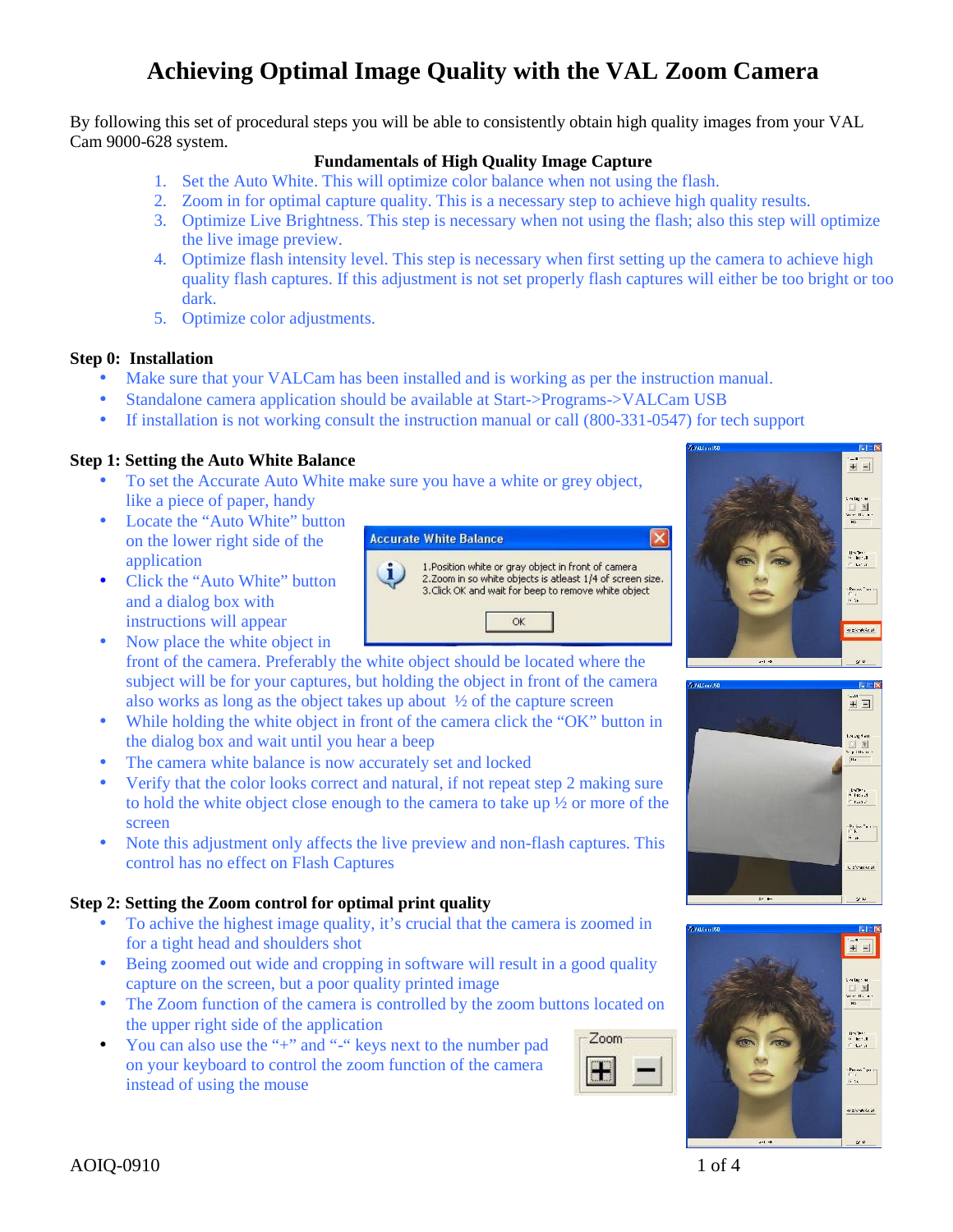## **Achieving Optimal Image Quality with the VAL Zoom Camera**

- Holding down the "Ctrl" and "Shift" keys will increase or decrease the speed at which the camera zooms for faster and more precise adjustments
- Make sure you are zoomed in tightly on your subject to provide the best capture for high quality prints





## **Taking a Non-Flash Capture**

Your VALCam has the ability to take captures without the use of the flash. In some settings and light stable environments using the flash to get a quality capture may not be necessary. Adjusting the Brightness settings for a nonflash capture is easy as the alterations can be seen in the Live window instantly.

## **Set the Live Brightness Settings**

- Verify that the flash is turned off in the application
- Adjust the "Brighter" and "Darker" buttons for optimal image illumination
- This should be done with a subject in the position used to take captures
- If the "Brighter" and "Darker" buttons are not working verify that the "Flash Off" radio button is selected in the Use Flash box





Use Flash

Flash Off

C Flash On

Live Brightness

**Subject Distance** 

NA

※



Zoom Set Correctly Zoom Set Too Wide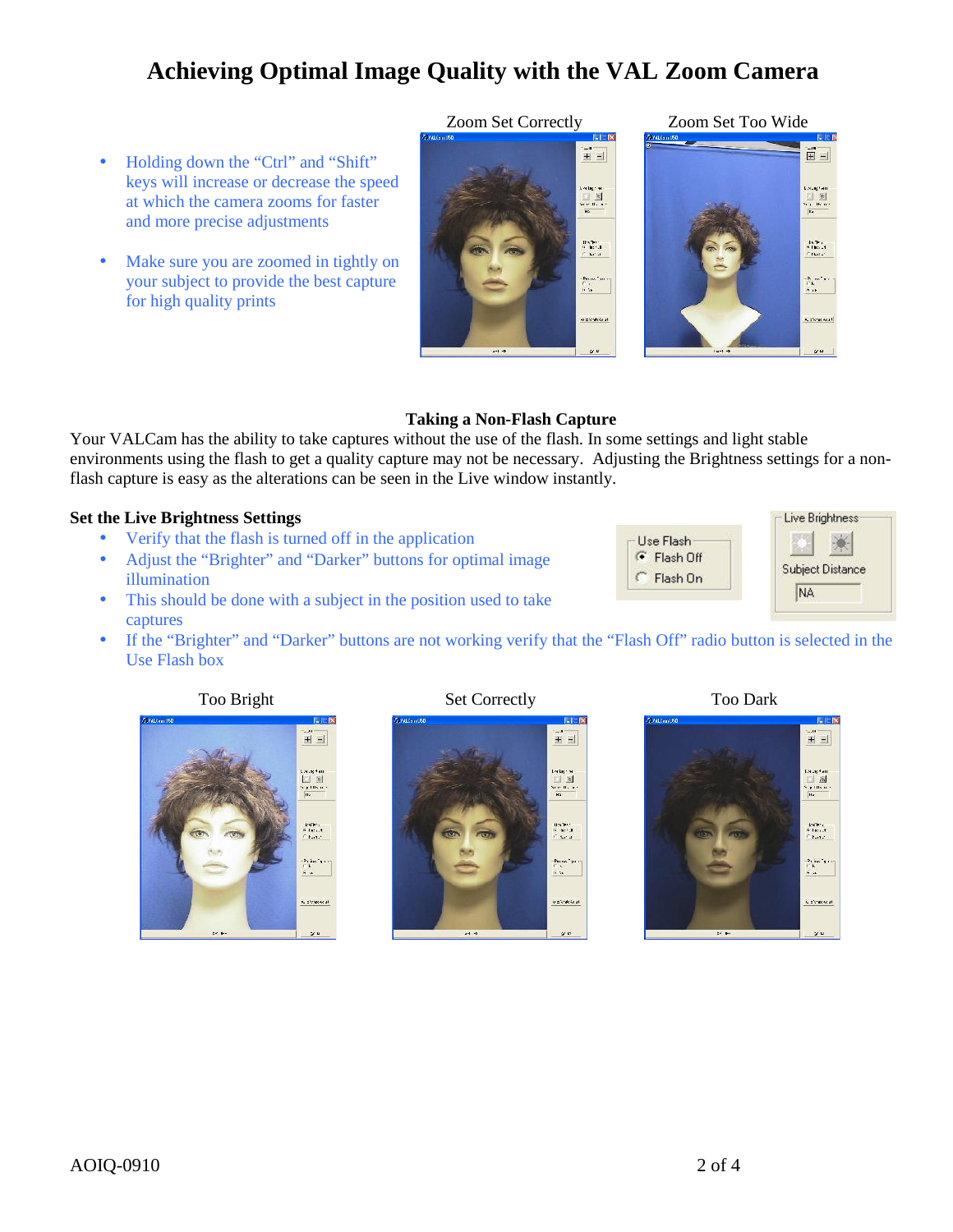## **Color Adjustment**

- Quick color adjustments are available to easily control the color balance of the captured image
- After the capture, the image is displayed with the "Save" and "Don't Save" buttons
- A Red and Blue sliders appears next to the captured image

## The VALCam also has the ability to take captures with the use of a photo-flash. Using the flash enables you to take consistent captures in varying light conditions, even in a dark room.

## **Setting up the Flash**

- The flash settings must be adjusted the first time that flash is used in a  $\overline{C}$  Use Flash new environment, generally this feature will not need to be changed  $\begin{array}{c} \begin{array}{|c} \hline \end{array}$ once set
- Click the Flash On radio button in the Use Flash box of the application
- Position a subject in the location and position where you want to take captures
- $\bullet$  Make sure that the subject is framed correctly in a tight head  $\&$  shoulders shot like explained in step 2
- Estimate the distance between the subject and the camera
- Use the "Brighter and "Darker" buttons in the Flash Brightness box to set the distance
- Click the "Capture" button
- The captured image will probably be either too bright or too dark

button and vice-versa. Then click the "Capture" button again

 $\overline{r}$ 

 $P_{M}$ 

• Repeat until flash brightness is optimized

• Click the "Don't Save" button

Flash Too Bright Flash Set Correctly Flash Too Dark



Use the Flash Brightness buttons to adjust the intensity of the flash, if the image is too dark click the "Brighter"

• Note: You should leave at least 7 seconds in between taking flash captures for the flash to fully recharge

• Once the flash is set no adjustments are required between uses as the settings are saved and stored locally

**Fine Tuning the Image**







# **Taking a Flash Capture**

**Achieving Optimal Image Quality with the VAL Zoom Camera**

AOIQ-0910 3 of 4

operators.